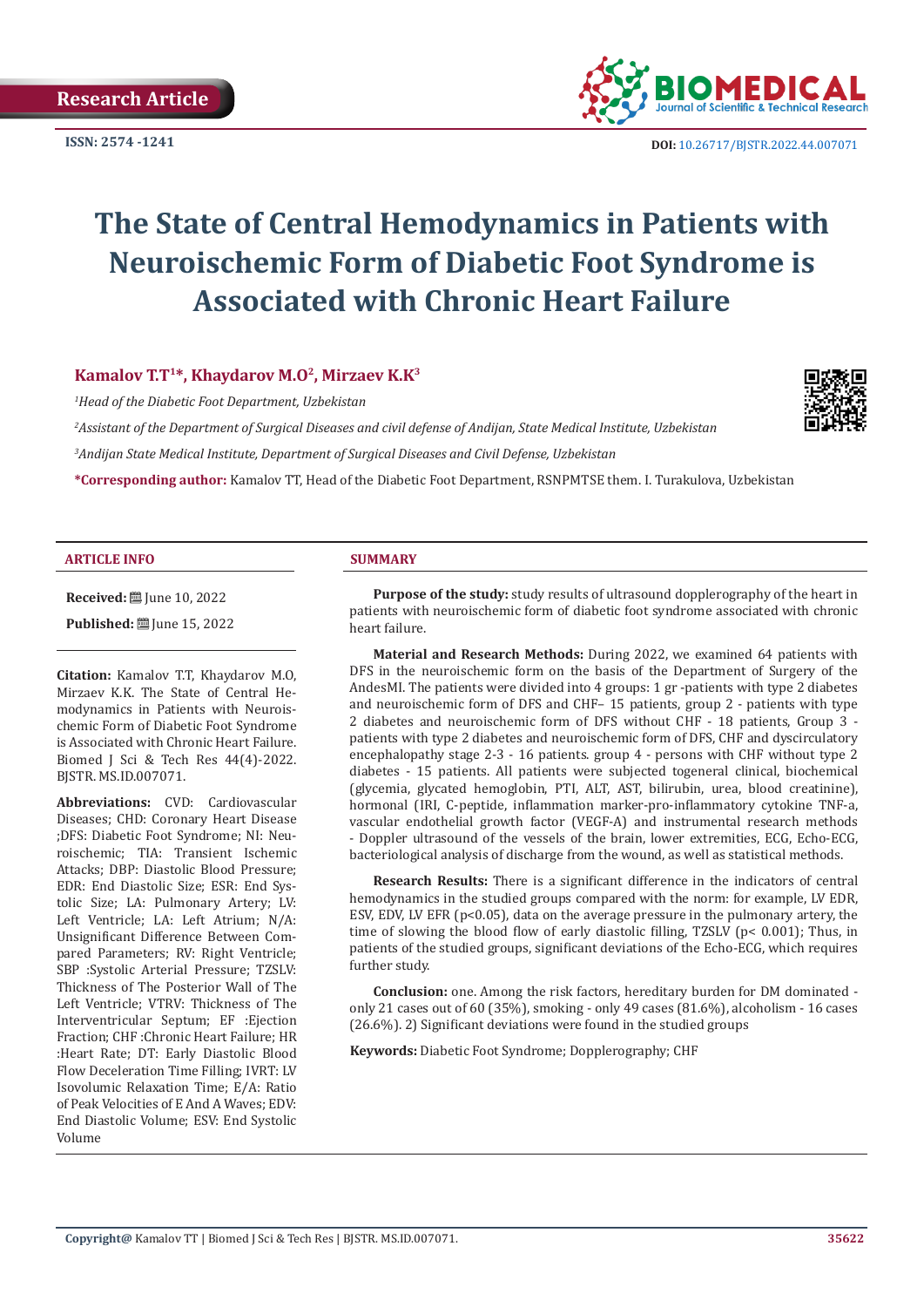# **Relevance**

As is known, cardiovascular diseases(CVD) are the leading non-violent deaths in the world. At the same time, coronary heart disease (CHD) is leading among CVDs. So, according to the authors, in 2020 it affected 126 million people worldwide, which is 16% of all deaths [1]. men suffer from coronary artery disease more often than women[1]. According to [WHO](https://ru.wikipedia.org/wiki/%D0%92%D1%81%D0%B5%D0%BC%D0%B8%D1%80%D0%BD%D0%B0%D1%8F_%D0%BE%D1%80%D0%B3%D0%B0%D0%BD%D0%B8%D0%B7%D0%B0%D1%86%D0%B8%D1%8F_%D0%B7%D0%B4%D1%80%D0%B0%D0%B2%D0%BE%D0%BE%D1%85%D1%80%D0%B0%D0%BD%D0%B5%D0%BD%D0%B8%D1%8F), mortality from coronary artery disease is highest in [Russia,](https://ru.wikipedia.org/wiki/%D0%A0%D0%BE%D1%81%D1%81%D0%B8%D1%8F) [Ukraine](https://ru.wikipedia.org/wiki/%D0%A3%D0%BA%D1%80%D0%B0%D0%B8%D0%BD%D0%B0) and [USA](https://ru.wikipedia.org/wiki/%D0%A1%D0%A8%D0%90) [2]. According to [Rosst](https://ru.wikipedia.org/wiki/%D0%A4%D0%B5%D0%B4%D0%B5%D1%80%D0%B0%D0%BB%D1%8C%D0%BD%D0%B0%D1%8F_%D1%81%D0%BB%D1%83%D0%B6%D0%B1%D0%B0_%D0%B3%D0%BE%D1%81%D1%83%D0%B4%D0%B0%D1%80%D1%81%D1%82%D0%B2%D0%B5%D0%BD%D0%BD%D0%BE%D0%B9_%D1%81%D1%82%D0%B0%D1%82%D0%B8%D1%81%D1%82%D0%B8%D0%BA%D0%B8)  [at,](https://ru.wikipedia.org/wiki/%D0%A4%D0%B5%D0%B4%D0%B5%D1%80%D0%B0%D0%BB%D1%8C%D0%BD%D0%B0%D1%8F_%D1%81%D0%BB%D1%83%D0%B6%D0%B1%D0%B0_%D0%B3%D0%BE%D1%81%D1%83%D0%B4%D0%B0%D1%80%D1%81%D1%82%D0%B2%D0%B5%D0%BD%D0%BD%D0%BE%D0%B9_%D1%81%D1%82%D0%B0%D1%82%D0%B8%D1%81%D1%82%D0%B8%D0%BA%D0%B8) in 2018, 28.4% of all deaths in Russia were due to coronary artery disease [3]. The clinical manifestations of coronary artery disease are varied and include: asymptomatic myocardial ischemia, [angina pectoris,](https://ru.wikipedia.org/wiki/%D0%A1%D1%82%D0%B5%D0%BD%D0%BE%D0%BA%D0%B0%D1%80%D0%B4%D0%B8%D1%8F) acute coronary syndromes (unstable angina, myocardial infarction) and sudden cardiac death [4]. Definitions and classifications of types of CAD may vary between countries and guidelines, but a common criterion is the degree of narrowing [\(stenosis\)](https://ru.wikipedia.org/wiki/%D0%A1%D1%82%D0%B5%D0%BD%D0%BE%D0%B7) coronary artery [5].

There are three types of coronary heart disease:

- **a.** Obstructive: blood vessels are severely constricted (≥50%) or blocked.
- **b.** Non-obstructive: Blood vessels constrict (<50%) because they branch into smaller vessels or due to the way the heart muscle works.
- **c.** Spontaneous dissection of the coronary arteries i.e. rupture of blood vessels in the heart [6].

Cardiovascular disease is often associated with type 2 diabetes mellitus (T2DM) and can become life-threatening, especially coronary disease, stroke, and heart failure. Their clinical picture is sometimes atypical and asymptomatic for a long time. Type 2 diabetes should be considered as an independent cardiovascular risk factor. In this series, diabetic foot syndrome (DFS) is a severe complication secondary to microangiopathy, microangiopathy, and neuropathy. It can be considered as a super complication of several complications [7]. Elevated triglycerides have been shown to be an independent risk factor for lower limb amputation in diabetic patients [8]. Most patients with diabetic foot ulcers also have insulin resistance, central obesity, dyslipidemia, and hypertension, which characterize the metabolic syndrome, which in turn is associated with an increased risk of serious cardiovascular events. According to a German-Austrian multicentric study in 2017, new concepts are needed to prevent amputations caused by DFS and to reduce cardiovascular risk factors before the onset of DFS. Hypertension, nephropathy, peripheral vascular disease, stroke, or myocardial infarction were more common than in patients without DFS (all P<0.0001) [9]. Several studies have reported that rates of mortality and morbidity from cardiovascular disease are 2 to 4 times higher among patients with type 2 diabetes than among non-diabetics. Various studies also show that foot ulcers in diabetic patients are associated with higher mortality. In fact, diabetic foot is the main cause of morbidity in patients with type 2 diabetes, and the mortality rate is approximately twice as high as in patients without foot ulceration [10-12]. In a study [13] by Pinto et al., these authors hypothesized that type 2 diabetic patients with DFS may have a worse prognosis in terms of faster progression of cardiovascular damage and higher cardiovascular morbidity.

They showed a higher prevalence of the main cardiovascular risk factor, subclinical CVD markers, and previous and new cardiovascular and cerebrovascular events in diabetic patients with foot complications. At the same time, there are practically no works in the literature devoted to the study of issues of peripheral vascular hemodynamics in patients with DFS associated with IHD and CHF. However, we did not find in the available literature data on a comprehensive assessment of the microcirculatory bed (MCR) of the vessels of the lower extremities, which allow us to determine the nature of changes in micro vessels in patients with neuroischemic (NI) form of DFS, and coronary vessels of the heart, brain, which is of great interest. The conducted retrospective analysis reported that the diagnosed severity of primary diabetic ulcer is the main predictor of mortality, despite the risk of death from transient ischemic attacks (TIA), strokes, coronary heart disease (CHD) and peripheral arterial atherosclerosis. Despite the progress made in the treatment of ulcerative defects in DFS over the past 25 years, the survival rate in this group of patients remains low. The organization of interdisciplinary interaction is necessary for the implementation of care for patients who have undergone amputations of the lower extremities, which are carried out in the age period of 50-80 years [Gurieva I.V., 2001]. Of course, today an integrated approach to the treatment of SDS requires the provision of timely medical care in a single specialized and multidisciplinary institution, as well as improving the evidence base for evidencebased interventions [Jeffcoate WJ et al., 2018]. All of the above motivated the present study.

# **Purpose of the study**

Study results of ultrasound dopplerography of the heart in patients with neuroischemic form of diabetic foot syndrome associated with chronic heart failure.

# **Material and Research Methods**

During 2022, we examined 64 patients with DFS in the neuroischemic form on the basis of the Department of Surgery of the AndesMI. The patients were divided into 4 groups: 1 gr -patients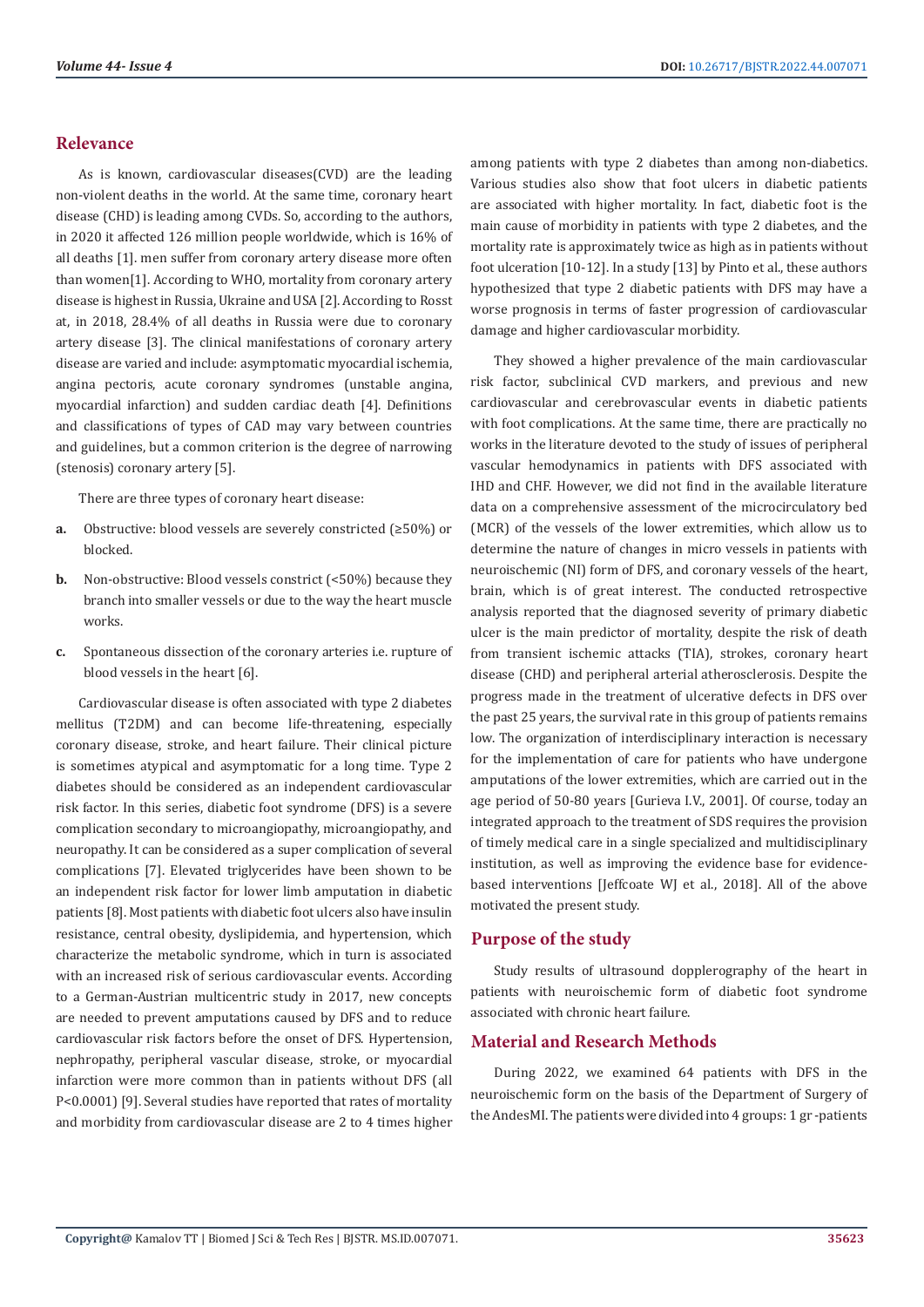with type 2 diabetes and neuroischemic form of DFS and CHF– 15 patients, group 2 - patients with type 2 diabetes and neuroischemic form of DFS without CHF - 18 patients, Group 3 - patients with type 2 diabetes and neuroischemic form of DFS, CHF and dyscirculatory encephalopathy stage 2-3 - 16 patients. group 4 - persons with CHF without type 2 diabetes - 15 patients. All patients were subjected to general clinical, biochemical (glycemia, glycated hemoglobin, PTI, ALT, AST, bilirubin, urea, blood creatinine), hormonal (IRI, C-peptide, inflammation marker-pro-inflammatory cytokine TNF-a, vascular endothelial growth factor (VEGF-A),and instrumental research methods - Doppler ultrasound of the vessels of the brain, lower extremities, ECG, Echo-ECG, bacteriological analysis of discharge from the wound, as well as statistical methods. The obtained data were processed using computer programs Microsoft Excel and STATISTICA 6. Differences between groups were considered statistically significant at P<0.05. Mean values (M), standard deviations of means (m) were calculated Significance of differences in the level between rgroups was estimated by the value of the confidence interval and Student's test (p). Differences were considered statistically significant at p<0.05.

**Table 1:** Distribution of patients by sex and age (WHO, 2017).

# **Results**

Table 1 shows the distribution of examined patients by sex and age. As can be seen from Table 1, patients in the age group from 45 to 74 years prevailed, both among men and women - 30/17 cases, respectively. Table 2 gives initial clinical characteristics of patients of the studied cohort – patients of the studied groups. As can be seen from Table 2, there were no special clinical and anamnestic differences in the groups. Among the risk factors, hereditary burden for DM dominated - only 21 cases out of 60 (35%), smoking - only 49 cases (81.6%), alcoholism - 16 cases (26.6%). The next step in our research was to study indicators of structural and functional parameters of the heart in patients (Table 3). As can be seen from Table 3, there is a significant difference in the indicators of central hemodynamics in the studied groups compared with the norm: for example, LV EDR, ESV, EDV, LV ECR(p<0.05), mean pulmonary artery pressure, early diastolic filling blood flow deceleration time, LVTL (p<0.001), EF, ratio of peak E and A wave velocities, LV isovolumic relaxation time, LVMI, LVMI (p<0.001) 0.05). Thus, in patients of the studied groups, significant deviations of the Echo-ECG, which requires further study.

| Age, years             | Number of men            | Number of women          |
|------------------------|--------------------------|--------------------------|
| $18-44$ (young age)    | $\overline{\phantom{a}}$ | $\overline{\phantom{a}}$ |
| 45-59 (average age)    | $12(19.7\%)$             | 8(32.0%)                 |
| $60-74$ (old age)      | 18 (20.3%)               | $9(17.9\%)$              |
| 75 and older (old age) | $10(11.8\%)$             | $5(2.8\%)$               |
| Total: $n=64$          | 42 (58.9%)               | 22(41.1%)                |

**Table 2:** Clinical and anamnestic characteristics of patients included in the study.

| Feature/indicator                           | 1gr<br>$N = 15$          | 2 <sub>gr</sub><br>$N=18$ | 3 <sub>gr</sub><br>$N=16$ | 4 gr<br>$N=15$              |
|---------------------------------------------|--------------------------|---------------------------|---------------------------|-----------------------------|
| men / women                                 | $12/3^{\wedge}$          | $16/2^{\wedge}$           | $14/2^{\wedge}$           | $11/4^{\wedge}$             |
| Hereditary burden for DM2,<br>n(%)          | 5<br>$(41.6\%)^{\wedge}$ | (38.8%)^                  | 5<br>$(41.6\%)^{\wedge}$  | Four<br>$(41.6\%)^{\wedge}$ |
| Smoking, $n$ $(\%)$                         | 8 (53.3%)                | 15 (83.3%)                | 15 (93.7%)                | 11 (73.3%)                  |
| Alcoholism, $n$ $(\%)$                      | $3(20\%)^{\wedge}$       | $4(22\%)^{\wedge}$        | $5(312\%)^{\wedge}$       | $4(27%)^{\wedge}$           |
| Number of operations on<br>legs, $n$ $(\%)$ | $15(100\%)^{\wedge}$     | 18 (100%) <sup>^</sup>    | $16(100\%)^$              | $15(100\%)^{\wedge}$        |
| DM2 duration, years                         | $15.1 \pm 2.2$ ***       | $17.1 \pm 2.4***$         | $23.1 \pm 2.6$ ***        |                             |

Note: \*-p<0.05 with groups 1 and 2., \*\* – p<0.05 with groups 2 and 3, \*\*\* p<0.05 with groups 1 and 3. ..^ - p>0.05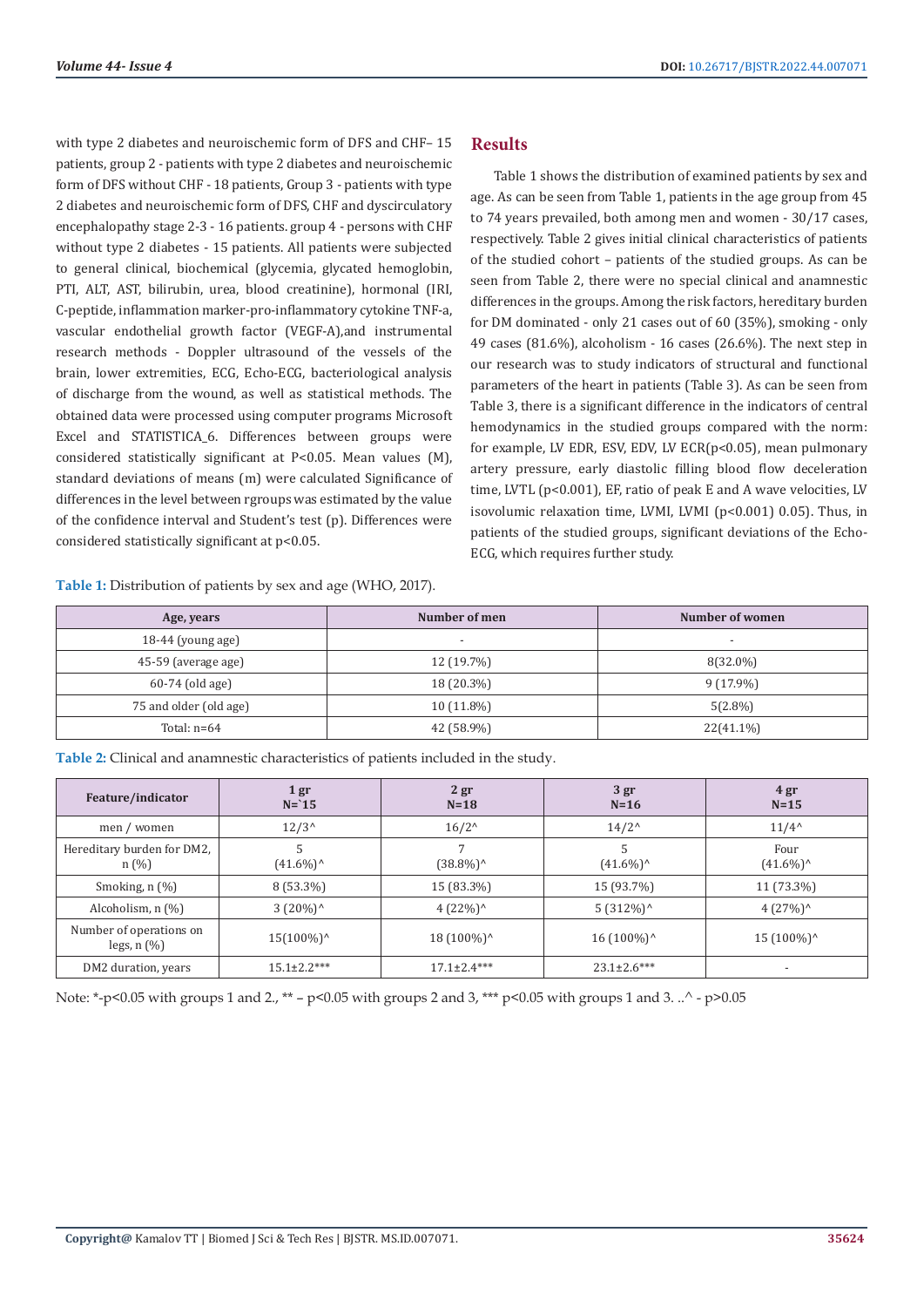| <b>Index</b>                  | $1$ gr N= $15$  | $2$ gr N=18     | $3$ gr N=16     | $4$ gr N=15    | $\mathbf{R}$ |
|-------------------------------|-----------------|-----------------|-----------------|----------------|--------------|
| SBP, mm Hg                    | $154.3 \pm 12$  | $167.5 \pm 15$  | $156.9 \pm 14$  | $167.5 \pm 16$ | < 0.05       |
| DBP, mm Hg                    | $93.3 \pm 13.2$ | 94.5±11.6       | 98.8±12.8       | 96.8±13.9      | < 0.05       |
| Heart rate, bpm               | 86.6±12         | 78.6±13         | 77.6±11         | $82.7 \pm 12$  | < 0.05       |
| KDR LV, cm                    | $6.8 \pm 0.9$   | $6.9 \pm 0.4$   | $7.4 \pm 0.4$   | $7.2 \pm 0.6$  | < 0.05       |
| CSR, ml                       | $26.4 \pm 2.9$  | $23.4 \pm 2.2$  | $27.6 \pm 2.5$  | $21.2 \pm 2.6$ | < 0.05       |
| KDO, ml                       | 78.6±8.8        | $87.2 \pm 6.4$  | $77.2 \pm 4.2$  | $81.2 \pm 5.2$ | < 0.05       |
| LV CVD, cm                    | $3.8 + 0.7$     | $3.2 \pm 0.3$   | $3.4 \pm 0.7$   | $3.4 \pm 0.7$  | < 0.05       |
| LP, cm                        | $3.7 \pm 0.6$   | $4.8 \pm 0.2$   | $4.3 \pm 0.7$   | $4.6 \pm 0.4$  | < 0.05       |
| TMZhP, cm                     | $1.1 \pm 0.2$   | $1.2 \pm 2.2$   | $1.1 \pm 0.2$   | $0.9 \pm 0.02$ | >0.05        |
| Average pressure in LA, mm Hg | 37.8±12.4       | 34.7±11.2       | 33.6±10.5       | $35.3 \pm 9.5$ | < 0.05       |
| DT, ms                        | 228±14.2        | 228±14.2        | 210±12.3        | $212 \pm 11.6$ | < 0.001      |
| TZSLZH, cm                    | $0.7 \pm 0.03$  | $0.6 \pm 0.04$  | $0.9 + 0.04$    | $0.8 + 0.06$   | >0.05        |
| PrZh, mm                      | $12.3 \pm 2.6$  | $11.5 \pm 3.1$  | $15.8 \pm 3.4$  | $14.2 \pm 2.6$ | >0.05        |
| EF, %                         | $34.5 \pm 7.5$  | $44.2 \pm 3.1$  | $36.2 \pm 5.6$  | $45.6 \pm 4.8$ | < 0.05       |
| E/A                           | $0.68 + 0.7$    | $0.65 \pm 0.3$  | $0.79 \pm 0.6$  | $0.62 \pm 0.8$ | < 0.05       |
| IVRT, ms                      | 98.7±6.6        | 103.2±9.7       | 109±10.5        | $94.3 \pm 6.3$ | < 0.05       |
| MMLV, g                       | 149.8±8.6       | 154.6±10.4      | 155.8±11.8      | 150.8±11.1     | < 0.05       |
| LVMI, $g/m^2$                 | $139.6 \pm 6.7$ | $142.5 \pm 7.4$ | $138.3 \pm 5.8$ | 132.4±6.3      | < 0.05       |

**Table 3:** Indicators of structural and functional parameters of the heart in patients included in the study (M ± m).

Note: \*Differences are significant, p < 0.05, < 0.001 in comparison with the norm.

#### **Conclusion**

one. Among the risk factors, hereditary burden for DM dominated - only 21 cases out of 60 (35%), smoking - only 49 cases (81.6%), alcoholism - 16 cases (26.6%). 2) Significant deviations of central hemodynamic parameters were revealed in the studied groups.

#### **References**

- 1. [A Pinto, A Tuttolomondo, Ddi Raimondo, Placa SL, Sciacca RD, et al.](https://pubmed.ncbi.nlm.nih.gov/17622210/)  [\(2007\) Ischemic stroke in patients with diabetic foot. International](https://pubmed.ncbi.nlm.nih.gov/17622210/)  [Angiology 26\(3\): 266-269.](https://pubmed.ncbi.nlm.nih.gov/17622210/)
- 2. [A Tuttolomondo, SLa Placa, DDi Raimondo, Bellia C, Caruso A, et al.](https://pubmed.ncbi.nlm.nih.gov/20836881/)  [\(2010\) Adiponectin, resistin and IL-6 plasma levels in subjects with](https://pubmed.ncbi.nlm.nih.gov/20836881/)  [diabetic foot and possible correlations with clinical variables and](https://pubmed.ncbi.nlm.nih.gov/20836881/)  [cardiovascular co-morbidity. Cardiovascular Diabetology 9: 50.](https://pubmed.ncbi.nlm.nih.gov/20836881/)
- 3. (2020) Mortality statistics according to Rosstat. Statistics and indicators.
- 4. [Ranya N Sweis, Arif Jivan \(2018\) Overview of Coronary Heart Disease.](https://www.merckmanuals.com/en-ca/professional/cardiovascular-disorders/coronary-artery-disease/overview-of-coronary-artery-disease)  [MSD Handbook.](https://www.merckmanuals.com/en-ca/professional/cardiovascular-disorders/coronary-artery-disease/overview-of-coronary-artery-disease)
- 5. [H Sell, J Eckel \(2009\) Chemotactic cytokines, obesity and type 2](https://pubmed.ncbi.nlm.nih.gov/19698204/)  diabetes: *in vivo* and *in vitro* [evidence for a possible causal correlation?](https://pubmed.ncbi.nlm.nih.gov/19698204/)  [Proceedings of the Nutrition Society 68\(4\): 378-384.](https://pubmed.ncbi.nlm.nih.gov/19698204/)
- 6. [JP Bastard, M Maachi, C Lagathu, Kim MJ, Caron M, et al. \(2006\) Recent](https://pubmed.ncbi.nlm.nih.gov/16613757/) [advances in the relationship between obesity, inflammation, and insulin](https://pubmed.ncbi.nlm.nih.gov/16613757/) [resistance. European Cytokine Network 17\(1\): 4-12.](https://pubmed.ncbi.nlm.nih.gov/16613757/)
- 7. [Jean-Louis Schlienger \(2013\) Type 2 diabetes complications. Presse](https://pubmed.ncbi.nlm.nih.gov/?term=Schlienger+JL&cauthor_id=23528336) [Med 42\(5\): 839-848.](https://pubmed.ncbi.nlm.nih.gov/?term=Schlienger+JL&cauthor_id=23528336)
- 8. [Isa Dietrich, Gustavo Arruda Braga, Fernanda Gomes de Melo, Ana](https://pubmed.ncbi.nlm.nih.gov/28971322/) [Carolina Calmon da Costa Silva Silva \(2017\) The Diabetic Foot as a Proxy](https://pubmed.ncbi.nlm.nih.gov/28971322/) [for Cardiovascular Events and Mortality Review. Curr Atheroscler Rep](https://pubmed.ncbi.nlm.nih.gov/28971322/) [19\(11\): 44.](https://pubmed.ncbi.nlm.nih.gov/28971322/)
- 9. [Barbara Bohnone, Arthur Grunerbe, Marcus Altmeierfour, Carsten](https://pubmed.ncbi.nlm.nih.gov/29726089/) [Giesche, Martin Pfeifer, et al. \(2018\) Diabetic foot syndrome in patients](https://pubmed.ncbi.nlm.nih.gov/29726089/) [with diabetes. A multicenter German/Austrian DPV analysis on 33,870](https://pubmed.ncbi.nlm.nih.gov/29726089/) [patients. Diabetes Metab Res Rev 34\(6\): e3020.](https://pubmed.ncbi.nlm.nih.gov/29726089/)
- 10. [Roper NA, Bilous RW, Kelly WF, Unwin NC, VM Connolly \(2001\) Excess](https://www.ncbi.nlm.nih.gov/pmc/articles/PMC32252/) [mortality in a population with diabetes and the impact of material](https://www.ncbi.nlm.nih.gov/pmc/articles/PMC32252/) [deprivation: longitudinal, population based study. British Medical](https://www.ncbi.nlm.nih.gov/pmc/articles/PMC32252/) [Journal 322\(7299\): 1389-1393.](https://www.ncbi.nlm.nih.gov/pmc/articles/PMC32252/)
- 11. [Kannel WB, McGee DL \(1979\) Diabetes and cardiovascular disease: the](https://pubmed.ncbi.nlm.nih.gov/430798/) [Framingham study. The Journal of the American Medical Association](https://pubmed.ncbi.nlm.nih.gov/430798/) [241\(19\): 2035-2038.](https://pubmed.ncbi.nlm.nih.gov/430798/)
- 12. [JS Rana, M Nieuwdorp, JW Jukema, JJP Kastelein \(2007\) Cardiovascular](https://pubmed.ncbi.nlm.nih.gov/17391148/) [metabolic syndrome-an interplay of, obesity, inflammation, diabetes and](https://pubmed.ncbi.nlm.nih.gov/17391148/) [coronary heart disease. Diabetes Obesity and Metabolism 9\(3\): 218-232.](https://pubmed.ncbi.nlm.nih.gov/17391148/)